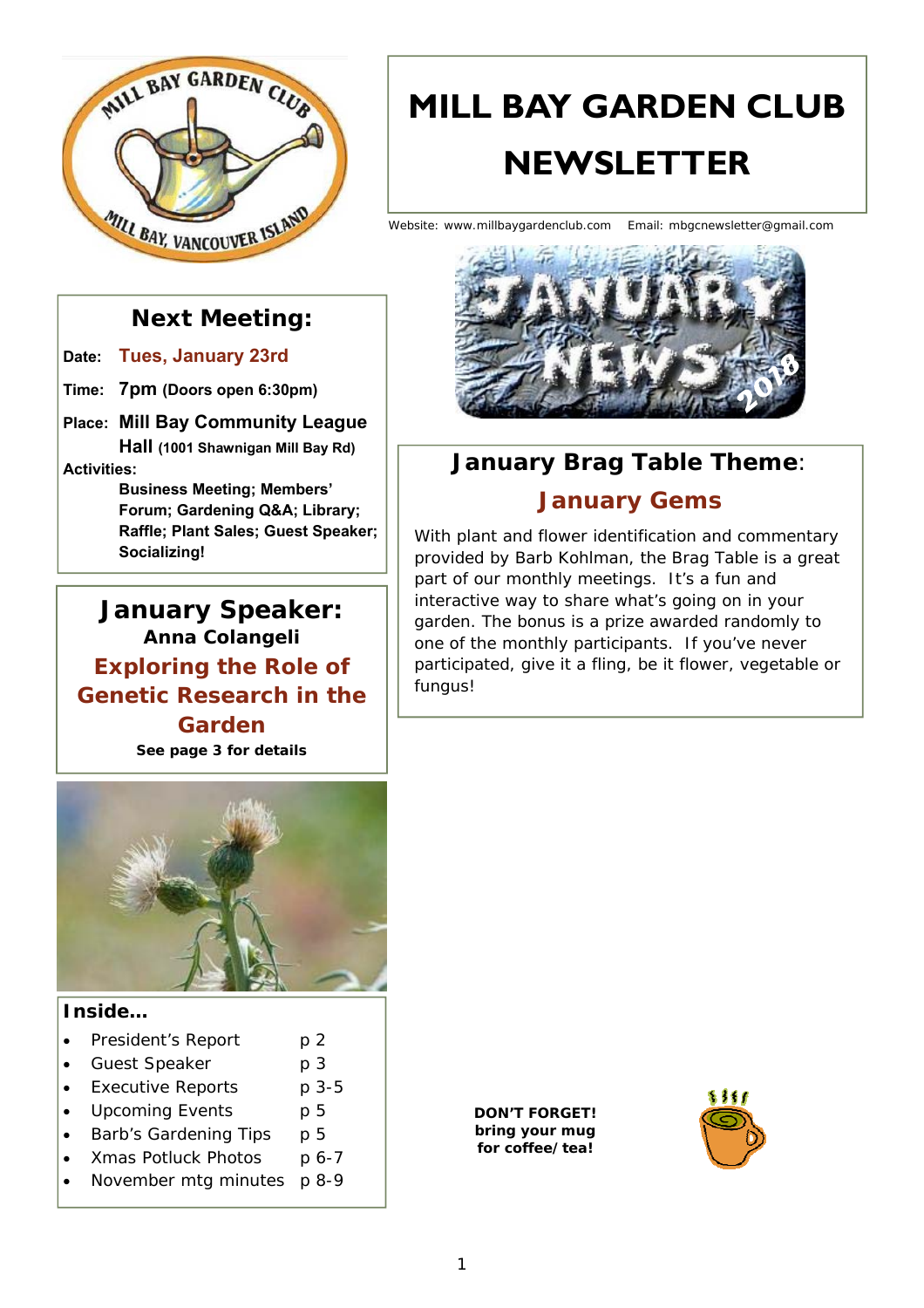# **President's Report**

Ajay Oppelaar

Hello and happy new year to you all. I hope the holiday season was filled with good times and warm memories with friends and family near and far. We welcomed a puppy to the house in December and Bosco now runs the place. He's smart, and I'm planning on teaching him to dig and divide hostas.

The Executive and Committee Meeting last week was lightly attended, with a total of 7 members absent! Regardless, Janice managed to keep the meeting well packed with information. One item we discussed in great depth is the matter of start-up money for the beginning of the club season in September. It was debated, discussed, and agreed on that we would set aside a specified amount of money at the end of each season to ensure the solvency of our organization. That amount will total \$6,000. \$5000 to fund the production of the Mill Bay Flower and Garden Show, and \$1000 for the MBGC to pay its bills for the upcoming season: rent, insurance, office supplies etc. In addition, the bursary fund will be topped up to maintain a balance of \$1000.

The remainder of our income for the season then goes back to the community in the form of donations approved at the AGM in June. I still cannot believe that we as a small community based volunteer organization are able to raise as much money and give back as much as we do. It continues to be a source of pride for us, seeing as many other clubs do not have the level of participation from its members that we do.

January marks the beginning of the planning season for the Mill Bay Flower and Garden Show which takes place Saturday May 26th, with set-up and entrees judged on Friday May 25th. This is how and where we as an organization are able to raise enough money to give back thousands of dollars every year to the community. The show and all its aspects last year brought in over \$5300.00!

The single largest portion of this money is raised by the hard working volunteers who organize the silent auction program. The extremely important role of Silent Auction

Chair is at this moment open. Last year the auction brought in a staggering \$4300! Show Chairperson Gill Keir is holding the first planning meeting for the season on Tuesday January 30th at 7pm. If you have the time and desire to help out with the silent auction or any of the other divisions including outdoor vendors, speakers program, indoor floor show, promotions/media and judging assistance, please get in touch with Gill and plan on attending this very important meeting. We need your talents to pull this show off every year!

Seedy Saturday is fast approaching, and of course the MBGC will have a table in the main hall to promote the Flower and Garden Show as well as make contact with members of the community who may be interested in joining the MBGC. We already have at least six members who plan on manning the table and fielding questions but more are always welcome as space allows. Please talk to Cliff or me if you are interested in helping out at Seedy Saturday, March 10th 10 am-2pm.

By all accounts, there is an improvement in the audibility of our Q&A sessions, with repeating the questions for all to hear and the speaker wired for sound, but I will personally need to make that effort to repeat as much of the questions as possible. Thanks for your patience.

Monika needs plants for the plant sale table, if you have anything you'd like to donate please bring it in on meeting nights or contact Monika.

Hope to see lots of you on the 23rd of January at 7pm. Please remember this month that our regular monthly meeting is the 4th Tuesday of the month, not on the last Tuesday. This year January has 5 Tuesdays.

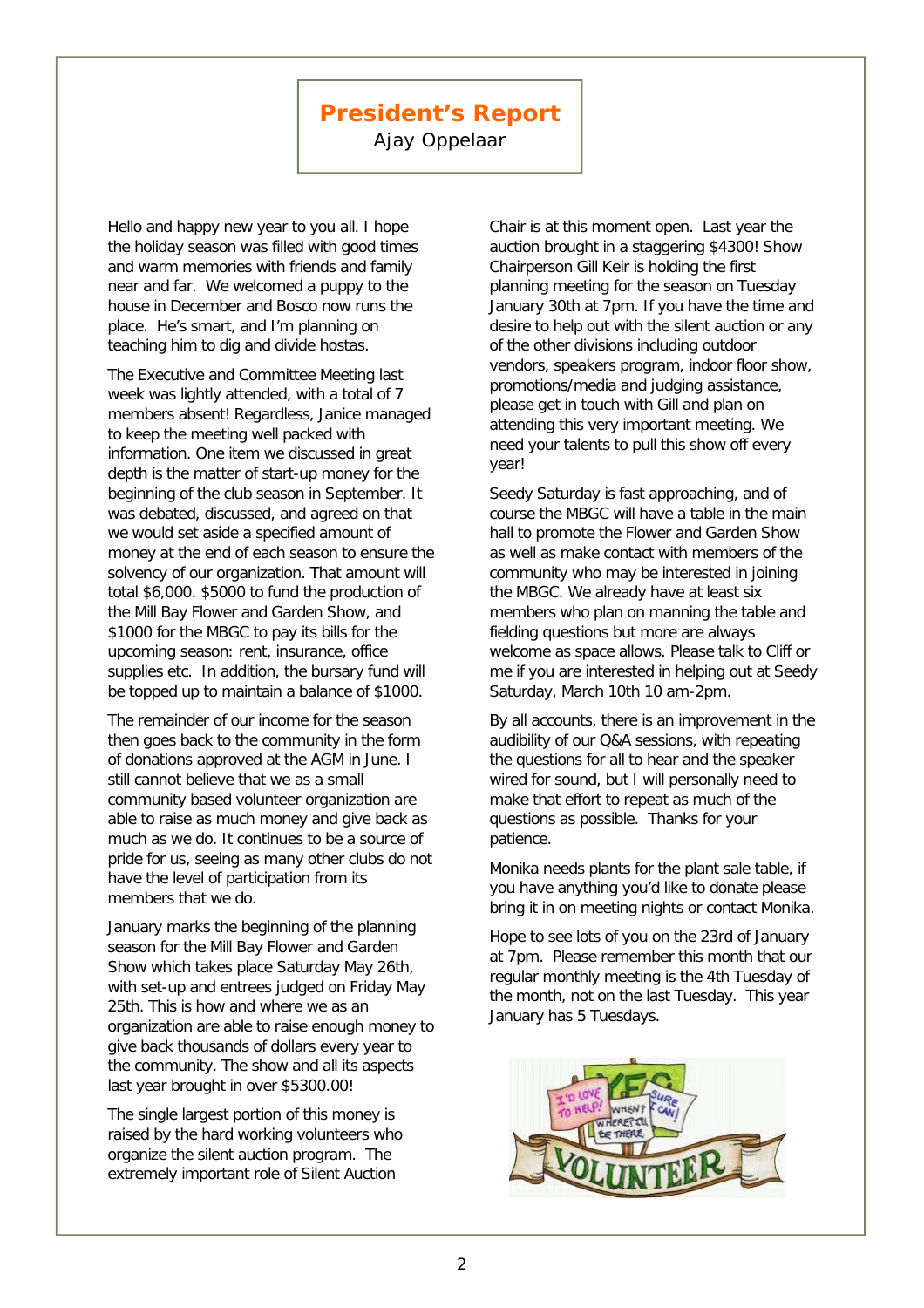# **January's Speaker:**

### **Anna Colangeli on Genetic Research in the Garden**

This month's speaker is Anna Colangeli. Her topic is "Exploring the Role of Genetic Research in the Garden"



Dr. Anna Colangeli is a retired Camosun College instructor where she taught in the Departments of Biology and Environmental Technology. She holds degrees in Microbiology, Genetics and Forest Ecology.

Anna is a trained Master Gardener, an avid gardener and has a keen interest in the role of scientific developments in the world of plants.

Presentation Summary:

### **Exploring the Role of Genetic Research in the Garden**

There is an explosion of new information in the world of genetics and botany. The presentation provides an overview of the technical advances in molecular genetics and biotechnology and explores the role of Genetic Research on garden plants. A discussion of the impacts of technology on our gardens will be explored.

*Anna spoke at the Master Gardeners "Mixing it Up" seminar last January. Although the subject sounds dry, she is a very dynamic speaker and presents her information in such a way that a nonscientist understands and gets excited about it. Her explanation of GMOs blew me away.* 

*Mary Vandenberg*

# **Membership News**

A warm welcome to new members who joined at the November meeting: Brenda Donn, Mary-Jean Morrison and Linda Patterson.

### **\* Membership Fees are Due NOW!! \***

The annual **\$10** membership fee is due by this month's meeting: **January 23, 2018**.

This reasonable fee goes toward running the club, paying for speakers at our monthly meetings, and the donation to local charities at the end of the year. If you did not contribute your \$10 fee in the fall, please pay your membership fees this month to contribute to these activities.

Please note that unpaid memberships will be removed from the email and communications distribution lists starting in February.

*Thank you, JoAnn Mulhern*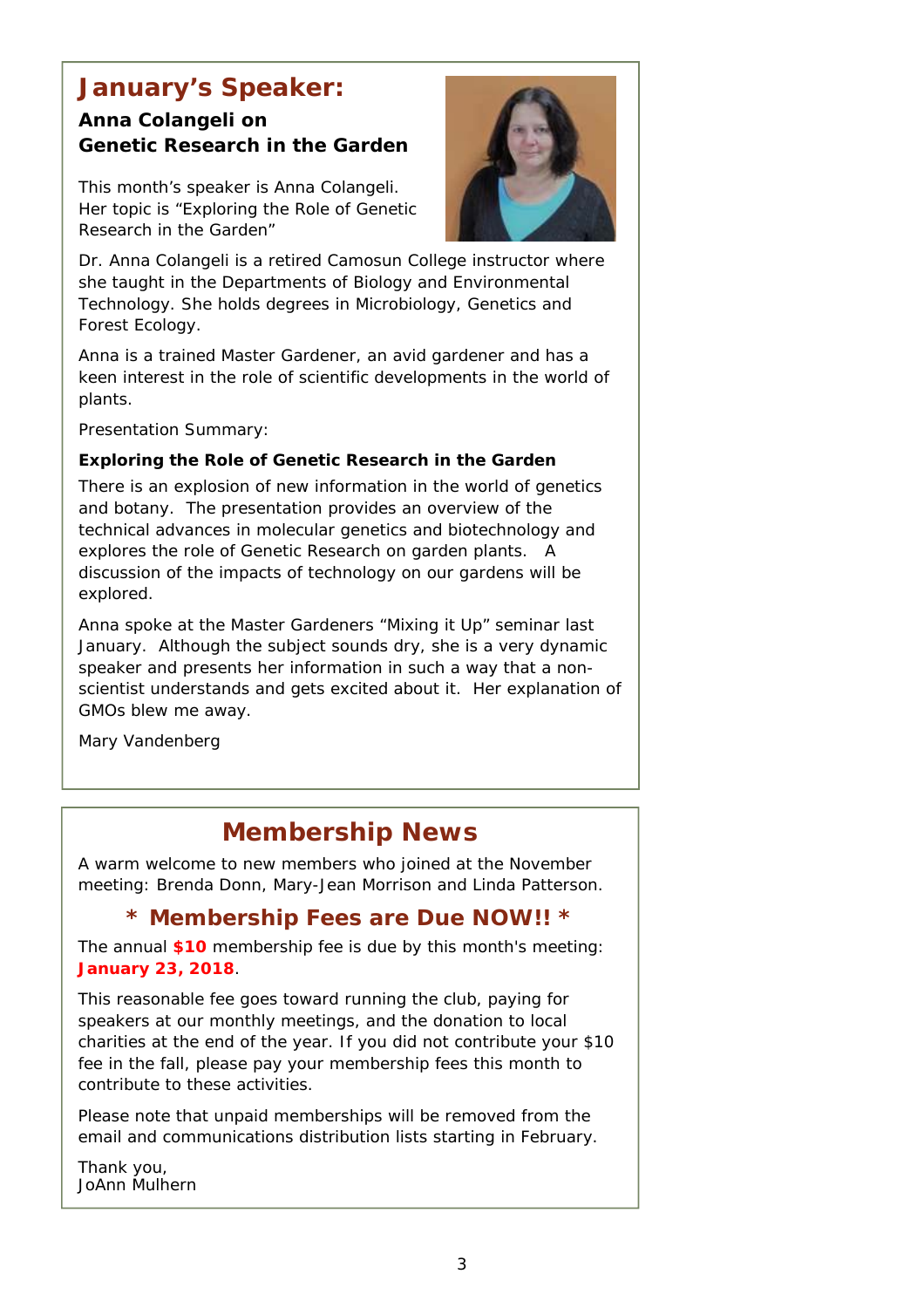

# **"Sunshine Mary"**

Our esteemed Lifetime Member, Mary Gale, has for a very many years, been sending cards and kind words to those members who are experiencing illness or loss. She does this

on behalf of the Mill Bay Garden Club, bringing a spot of sunshine into what is often a stressful time for a club member.

If you know of someone in the club who is sick, in hospital, or has lost a loved one, please let Mary know and she will send a card on our behalf.

And should you have any blank cards (handcrafted most welcome!) that you would like to donate toward this endeavour, they would be very much appreciated.



# **Plant Table**

Thank you to all who made donations to our plant table last year. Another year is upon us & we mostly dream about getting out in the gardens. No plants to dress up our table this month (except for one more African

violet & the last pregnant onion :-)

Are you cleaning up your tools for the season? Are there some you no longer find use for but perhaps someone else may be able to use?

Also, if you've still got produce from last season, or herbs to share, we'd love to share those. We understand Janice may have some extra

magazines that you may want to take home for a small donation also.

We also have another donation that someone may be interested in: An ULTRASORTER. a motorized coin sorter. Come & check it out at the plant sales tables.

(You never know what surprises may show up at our table:) *Monika Morgan & Sharon Martin* 

# **Food Bank!**

Thanks to the generosity of members at the Christmas Party Potluck last month, the Mill Bay Garden Club raised a donation of \$341.05 for the Food Bank! Bravo, everyone!

# **Flower and Garden Show 2018**

The 2018 edition of the Mill Bay Flower and Garden Show will be held on May 26, 2018. We still need committee heads for the Silent Auction, Judging, Inside Hall Co-ordinator, Publicity & Promotion, Outside Vendors, Photographer, Workshops. I will have a printed list, with the description of these committees, to circulate at the General Meeting.

The first meeting for the Flower Show committee will be at my home, January  $30<sup>th</sup>$ , 7:00 P.M. *Gill Keir* 

# **Social Media**

If you use Facebook, don't forget to check us out and "*LIKE*" us at: www.facebook.com/ millbaygardenclub

*Pauline Dueck FaceBook Coordinator*

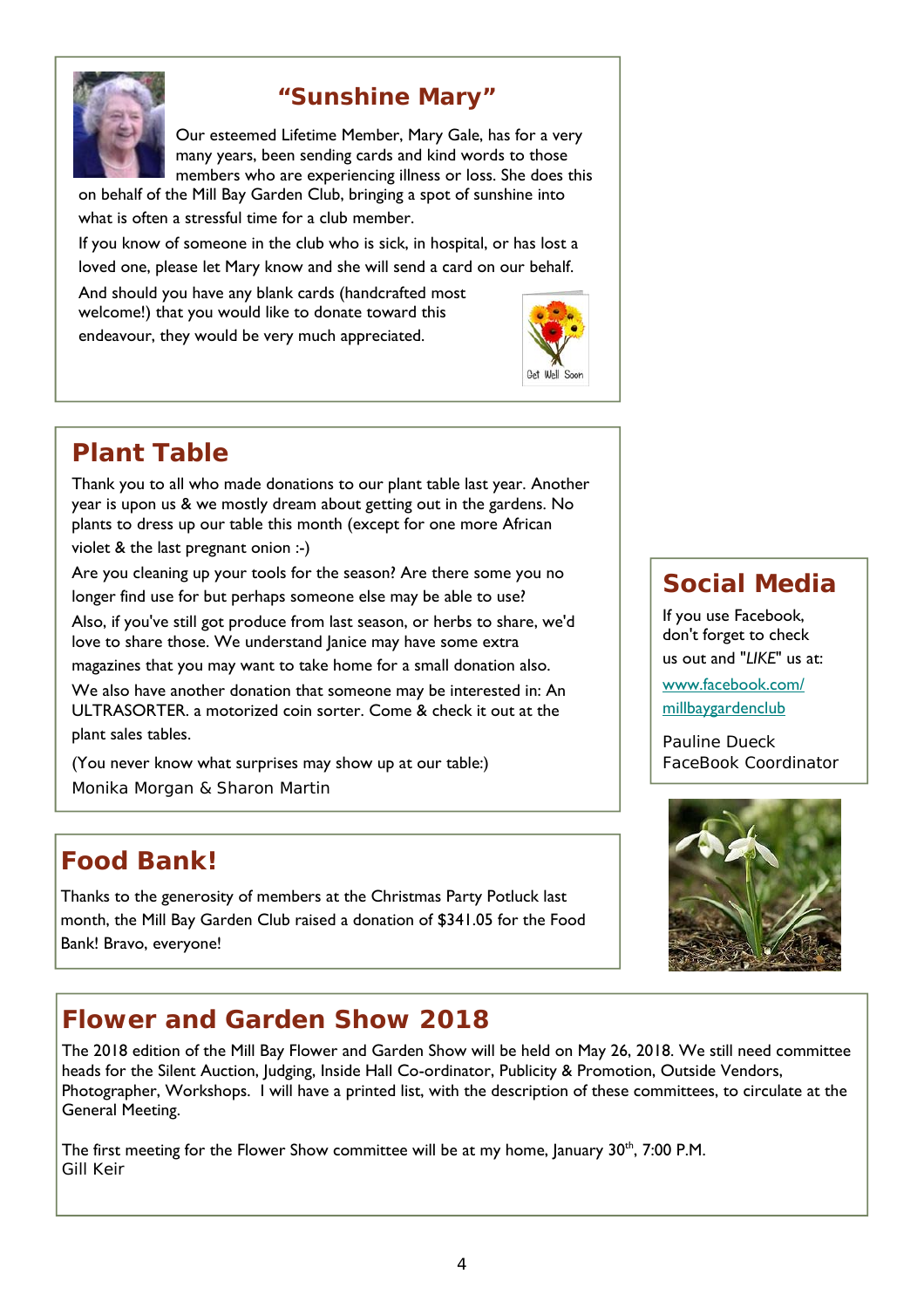# **Notes from the Library**

Books continue to be added to our library from the private collection of Wendy Porteous. Please come and check out our latest books covering a huge range of topics. A large number of magazines will also be available at our Plant Sales table this month!

Please remember to return all books that were borrowed last autumn. If you are unable to attend the meeting and have a book just give me a call and I can pick it up.

*Your Friendly Librarian,* 

*Janice Rose* 

# **Upcoming Events**

- First local (more or less) Seedy Saturday is at Qualicum Beach on Saturday, February 3rd from 10:00am til 3:30pm. For venue and details, please see the 16th Annual Qualicum Beach Seedy Saturday (2018) notice appended to the end of the newsletter, or visit http://gbseedysaturday.ca/
- Cobble Hill's 18th Seedy Saturday will be held on March 10th from 10:00am til 2:00pm. More info at the end of the newsletter.
- Additional Seedy Saturdays happening in February include Salt Spring, Victoria, Tofino and Sooke. For a complete listing of Seedy Saturdays in February and March, visit http://www.harbourliving.ca/VancouverIslandSeedySaturdays.php
- Watch this space for news of the Vancouver Island Heather Society Annual Sale (March), and the Mill Bay Plantaholics Plant Sale (April) in the February newsletter!

# **Gardening Tips for January by Barb Kohlman**

Keep tabs on you garden  $-$  make a scrapbook/journal of the plants you purchase, paste in the label, and write details of when planted, where purchased etc.



Spray your shovels with silicon spray for easier digging — WHEN THE GROUND DRIES OUT! ...way too wet right now!

Layer the bottom 1/3 of your pots with styrofoam packing peanuts (make sure they aren't made from cornstarch) to lighten the pot for moving .Put a layer of landscape fabric over the peanuts and place your potting mix on top.

When adding a more aggressive plant to your garden, plant it in a pot with the bottom cut out, roots can still go down, but the plant will not spread so easily.

When growing roses it is essential to keep the centre of the plant open by careful pruning to help prevent disease like black spot.

When purchasing new plants check to see if the roots are pot-bound  $-$  coming up over the top, or out through the drainage holes, or if the pot is solid feeling on the outside. Be careful purchasing a plant that is very pot-bound  $-$  either don't, or when taking the plant out of the pot, tease out the roots to help them spread or even cut slits from top to bottom of the rootball about 5 times around the circumference to stop the roots from circling.

Cheers, Barb k.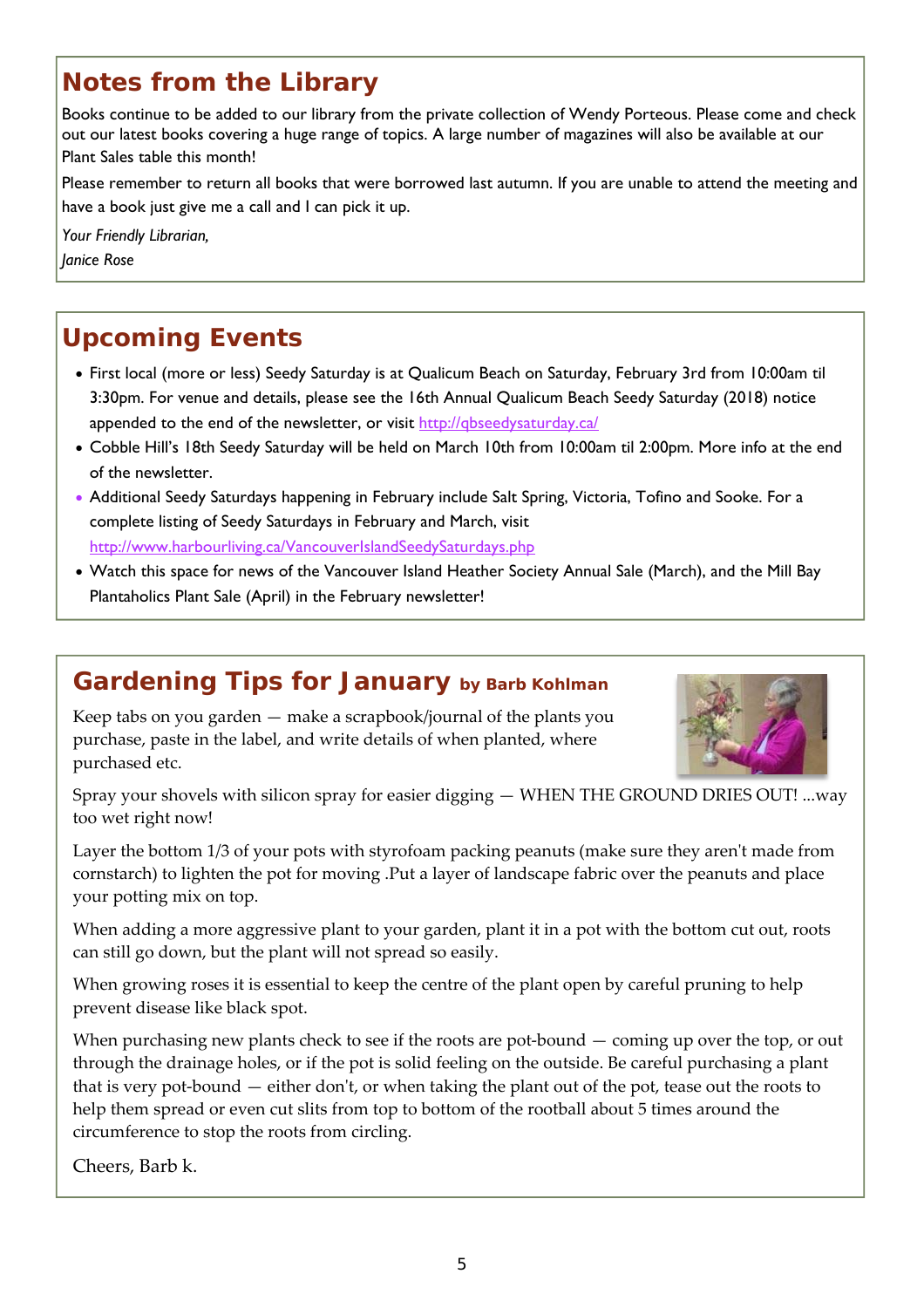# Christmas Party Potluck Photos

\*\*\*\*\*\*\*\*\*\*\*\*\*\*\*\*\*\*

نج<br>Courtesy Norman Redcliffe<br>מממממממממממממממ





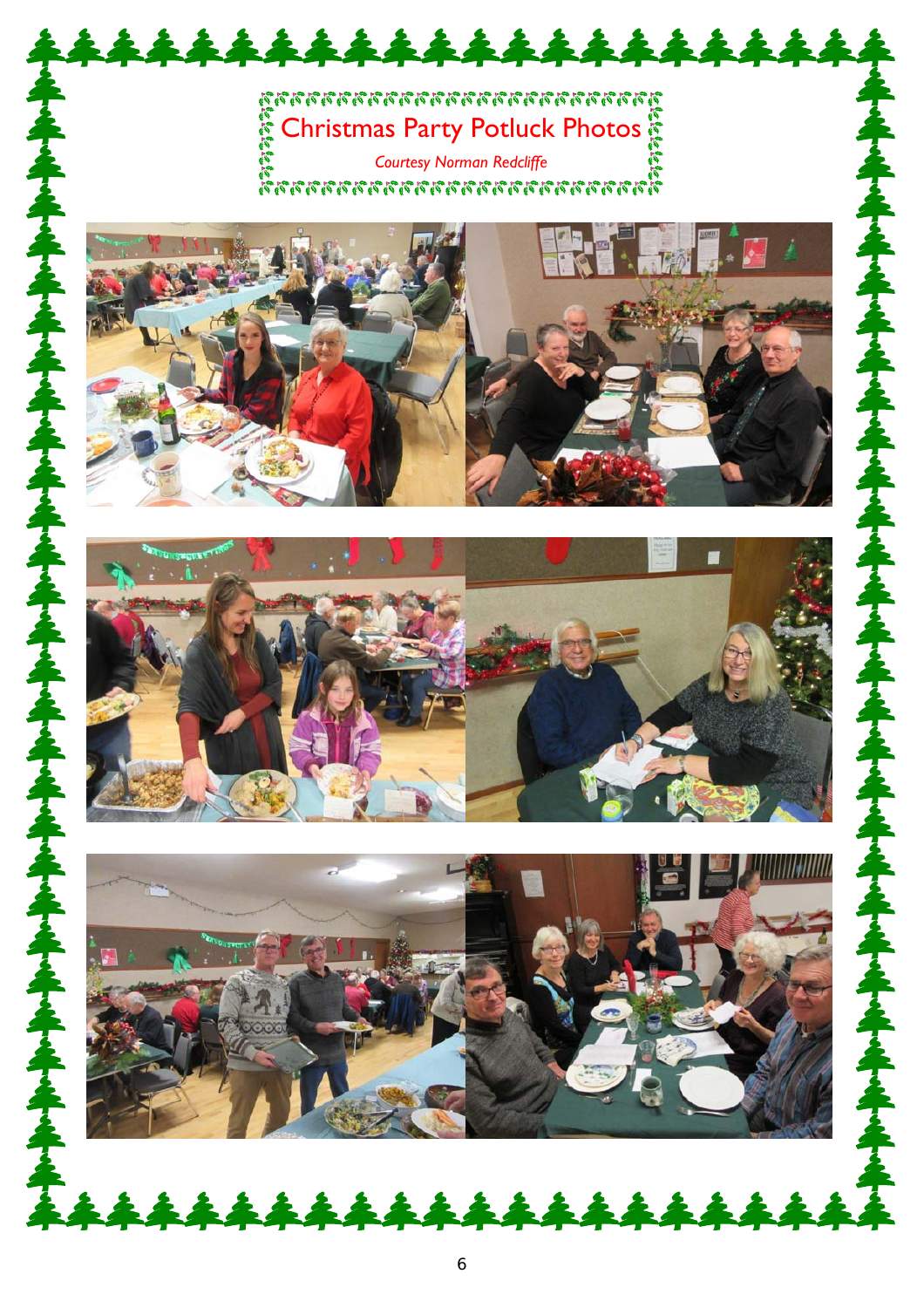# ตูทททททททททททททททททททททท n an Christmas Party Potluck Photos

\*\*\*\*\*\*\*\*\*\*\*\*\*\*\*\*\*\*\*

*Courtesy Norman Redcliffe* 





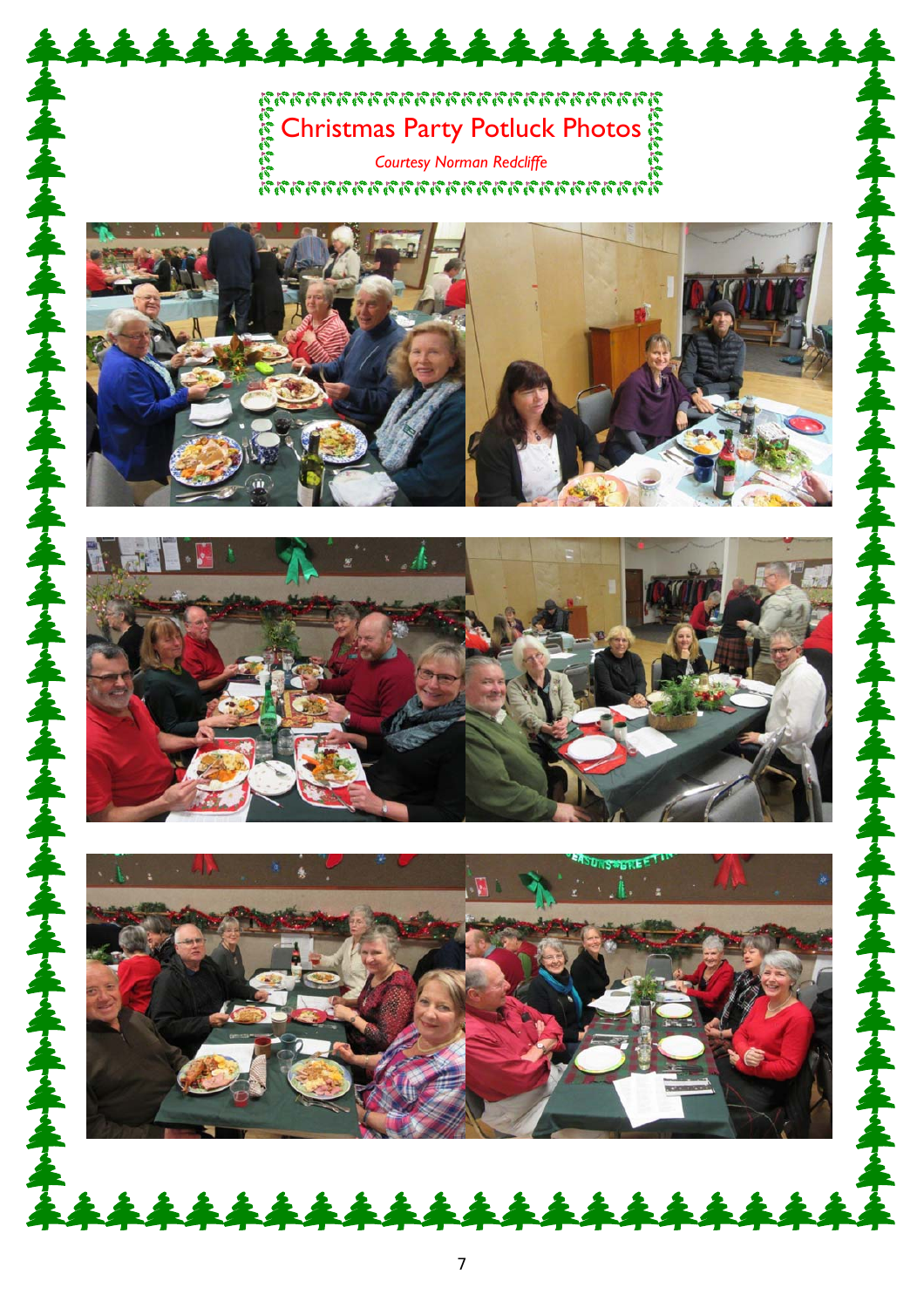# **Mill Bay Garden Club**

### **General Meeting Minutes: Tuesday, November 28, 2017**

### **7:05 PM call to order**

### **President's report:** Ajay Oppelaar

- Acceptance of minutes from October meeting, moved by Norman, seconded by Cecile
- Thank you to set up crew and kitchen
- Member's forum requests
- We need 2 volunteers to cook turkeys: Dorothy Kennedy and Dot Garbot
- Millennium garden sub-committee 6 people will deal with this
- New newsletter editor-David Byrnes, thank you David!
- Sign up sheet for flower and garden committee volunteers and coffee issue questionnaire

### **VP report**: Cliff Stainsby

- Pip will be showing slides of her trip to European gardens in February.
- Cliff talked about the casual garden tours in the spring. Contact Cliff or Mary in February if you are interested.
- The Eco-Sense tour with Gord Baird will be going on April 8th and will cost about \$20.
- There will be a tour of the rose garden at Royal Roads with Barrie Agar.

### **Treasurer's report**: Marie Cooke

We have \$858.53 in the bank account, plus the bursary

### **Committee Reports**

**Membership**: JoAnn Mulhern

• 3 new members!

**Raffle**: Tracy Morris

3 mystery prizes tonight

### **Plant Sale Table**: Monika Morgan

 Lots of wreath making materials, rosemary, and fall rye, basil, scarlet runner seeds, rutabaga, and a pregnant onion.

**Library**: Janice Rose

• Janice told us about the fabulous book donation from the estate of Mrs. Porteous.

### **Flower and garden show**: Gillian Keir

First meeting of committee will be in January. Sign up sheet for positions circulated.

### **Website**: Gord Hamilton

The current newsletter is on the website. The newsletters will be saved in the archives

*… continued next page*